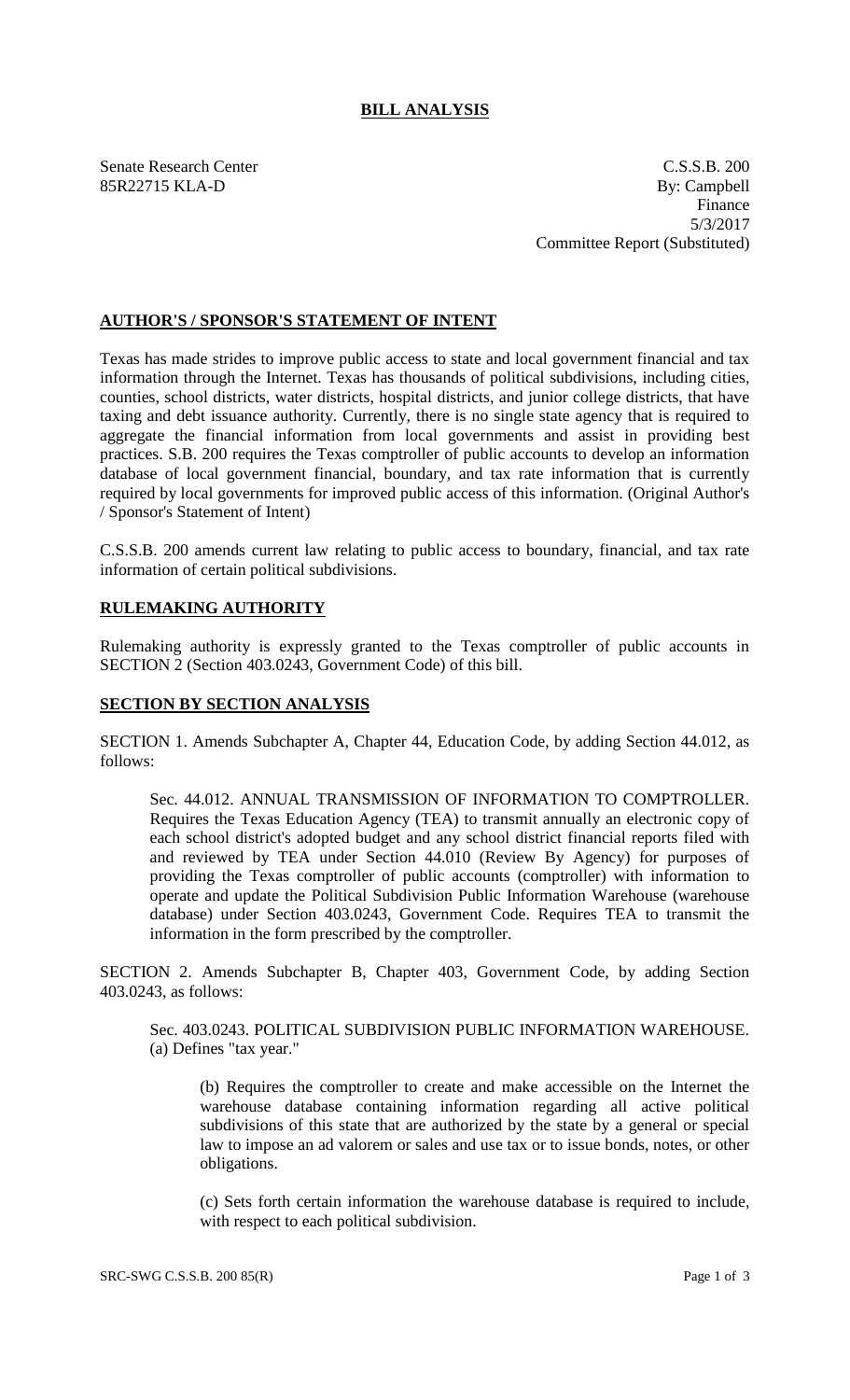(d) Authorizes the warehouse database, with respect to each political subdivision, to include certain other information, or a link to the information, that is provided through an Internet website maintained by the political subdivision.

(e) Authorizes the comptroller to consult with the appropriate officer of, or other person representing, each political subdivision to obtain the information necessary to operate and update the warehouse database.

(f) Requires the governing body of a political subdivision that publishes the political subdivision's check registry on the political subdivision's website to provide the comptroller with the website address of the Internet page on which that registry may be accessed for purposes of Subsection (d)(3) (relating to authorizing the warehouse database to include each current check registry published by the political subdivision's governing body).

(g) Authorizes the comptroller, to the extent information required in the warehouse database is otherwise collected or maintained by a state agency or political subdivision, to request that information and updates to that information as necessary for inclusion in the warehouse database. Requires the state agency or political subdivision to provide that information and updates to that information when requested by the comptroller.

(h) Requires the comptroller at least annually to update information in the warehouse database regarding the rates of taxes imposed by each political subdivision.

(i) Requires the comptroller, to the extent possible, to present information in the warehouse database in a manner that is searchable and intuitive to users. Authorizes the comptroller to enhance and organize the presentation of the information through the use of graphical representations as the comptroller considers appropriate.

(j) Prohibits the comptroller from charging a fee to the public to access the warehouse database.

(k) Authorizes the comptroller to establish procedures and adopt rules to implement this section.

SECTION 3. Amends Chapter 203, Local Government Code, by adding Subchapter D, as follows:

#### SUBCHAPTER D. RECORDS AND INFORMATION PROVIDED TO COMPTROLLER

Sec. 203.061. APPLICABILITY OF SUBCHAPTER. (a) Provides that this subchapter applies only to certain political subdivisions of this state.

(b) Provides that this subchapter does not apply to a school district.

Sec. 203.062. PROVISION OF CERTAIN RECORDS AND OTHER INFORMATION TO COMPTROLLER. Requires a political subdivision to transmit annually specified records and other information to the comptroller for purposes of providing the comptroller with information to operate and update the warehouse database. Requires the political subdivision to transmit the records and other information in a form and manner prescribed by the comptroller.

Sec. 203.063. BOUNDARIES AND DISSOLUTION RECORDS. (a) Requires a political subdivision, other than a county or municipality, to transmit to the comptroller each information form, map, and plat, any amendments to the same, and each statement regarding the annexation or consolidation of the political subdivision.